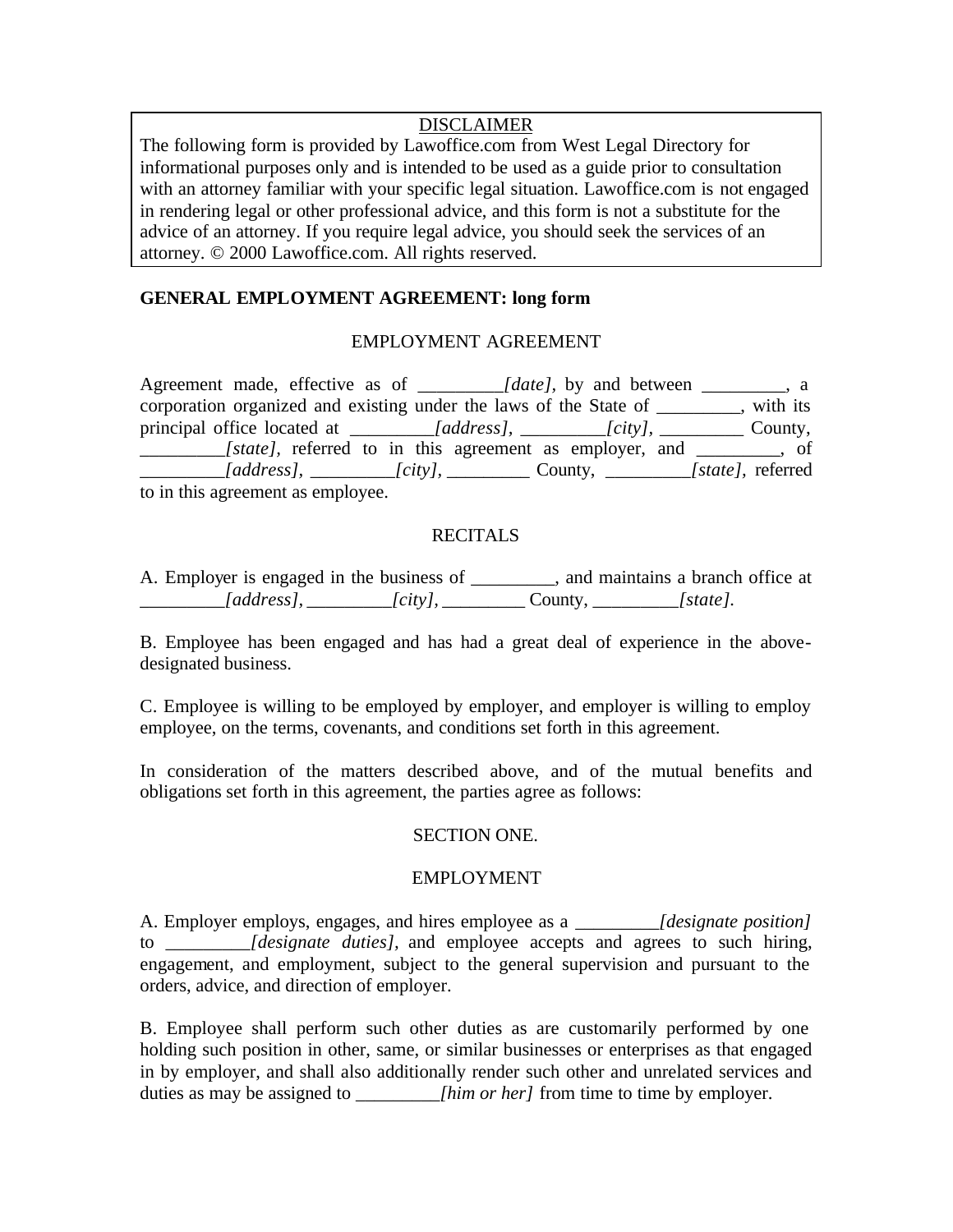#### SECTION TWO.

#### BEST EFFORTS OF EMPLOYEE

Employee agrees that *\_\_\_\_\_\_\_\_\_[he or she]* will at all times faithfully, industriously, and to the best of *\_\_\_\_\_\_\_\_\_[his or her]* ability, experience, and talents, perform all of the duties that may be required of and from *\_\_\_\_\_\_\_\_\_[him or her]* pursuant to the express and implicit terms of this agreement, to the reasonable satisfaction of employer. Such duties shall be rendered at *\_\_\_\_\_\_\_\_\_[address], \_\_\_\_\_\_\_\_\_[city], \_\_\_\_\_\_\_\_\_[state],* and at such other place or places as employer shall in good faith require or as the interest, needs, business, or opportunity of employer shall require.

#### SECTION THREE.

#### TERM OF EMPLOYMENT

The term of this agreement shall be a period of *\_\_\_\_\_\_\_\_\_[number]* years, commencing *\_\_\_\_\_\_\_\_\_[date],* and terminating *\_\_\_\_\_\_\_\_\_[date],* subject, however, to prior termination as provided in this agreement. At the expiration date of *\_\_\_\_\_\_\_\_\_[date],* this agreement shall be considered renewed for regular periods of one year, provided neither party submits a notice of termination.

#### SECTION FOUR.

### COMPENSATION OF EMPLOYEE

Employer shall pay employee, and employee shall accept from employer, in full payment for employee's services under this agreement, compensation at the rate of \$\_\_\_\_\_\_ per *[year]*, payable twice a month on the *[number]* and *[number]* days of each month while this agreement shall be in force.

Employer shall reimburse employee for all necessary expenses incurred by employee while traveling pursuant to employer's directions.

### SECTION FIVE.

#### TERMINATION DUE TO DISCONTINUANCE OF BUSINESS

In spite of anything contained in this agreement to the contrary, in the event that employer shall discontinue operating its business at *\_\_\_\_\_\_\_\_\_[address], leity], [state]*, then this agreement shall terminate as of the last day of the month in which employer ceases operations at such location with the same force and effect as if such last day of the month were originally set as the termination date of this agreement.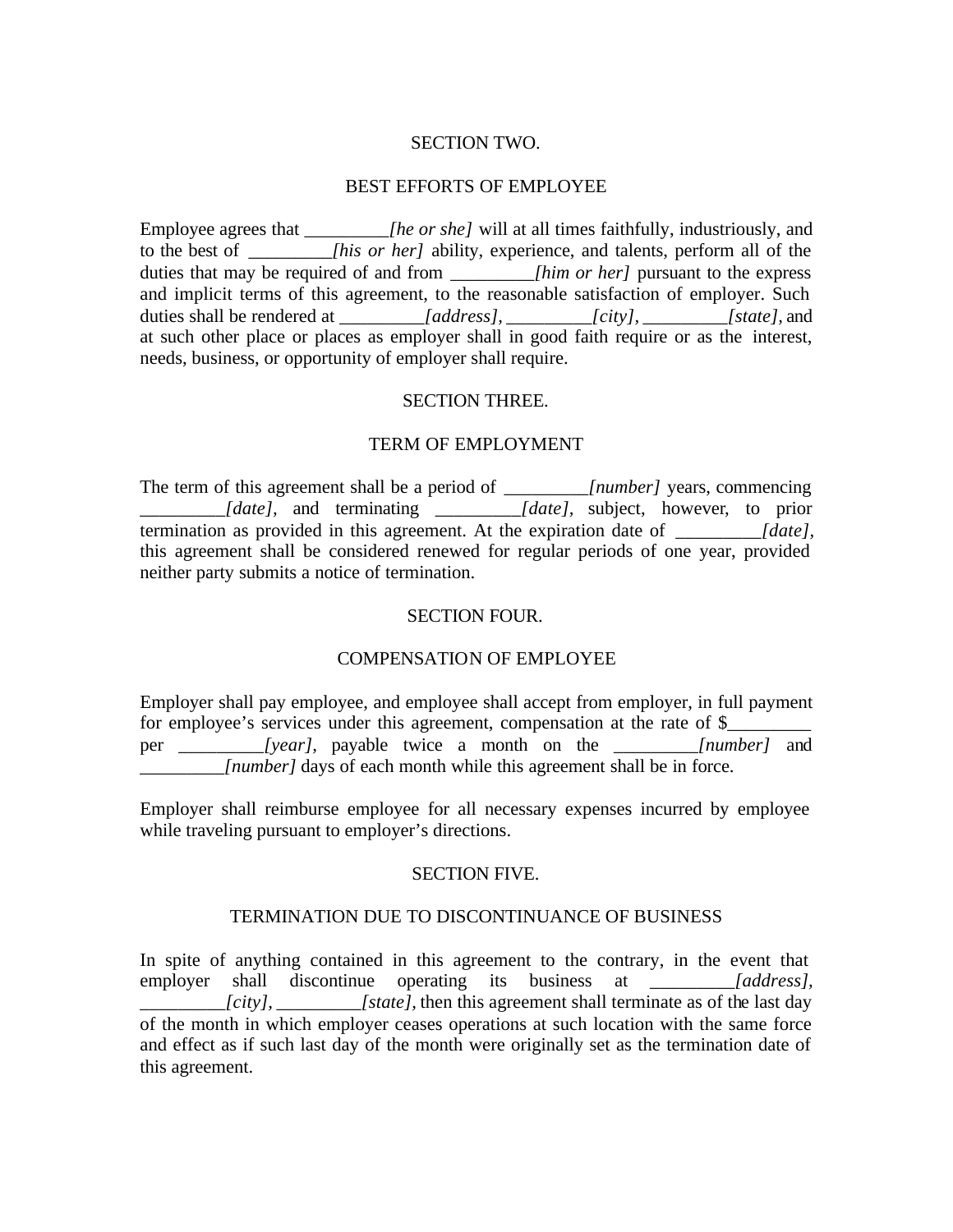#### SECTION SIX.

#### OTHER EMPLOYMENT

Employee shall devote all of *[his or her]* time, attention, knowledge, and skills solely to the business and interest of employer, and employer shall be entitled to all of the benefits, profits, or other issues arising from or incident to all work, services, and advice of employee, and employee shall not, during the term of this agreement, be interested directly or indirectly, in any manner, as partner, officer, director, shareholder, advisor, employee, or in any other capacity in any other business similar to employer's business or any allied trade; provided, however, that nothing contained in this section shall be deemed to prevent or to limit the right of employee to invest any of *lhis or her]* money in the capital stock or other securities of any corporation whose stock or securities are publicly owned or are regularly traded on any public exchange, nor shall anything contained in this section be deemed to prevent employee from investing or limit employee's right to invest *\_\_\_\_\_\_\_\_\_[his or her]* money in real estate.

#### SECTION SEVEN.

#### RECOMMENDATIONS FOR IMPROVING OPERATIONS

Employee shall make available to employer all information of which employee shall have any knowledge and shall make all suggestions and recommendations that will be of mutual benefit to employer and employee.

#### SECTION EIGHT.

#### TRADE SECRETS

Employee shall not at any time or in any manner, either directly or indirectly, divulge, disclose or communicate to any person, firm, corporation, or other entity in any manner whatsoever any information concerning any matters affecting or relating to the business of employer, including but not limited to any of its customers, the prices it obtains or has obtained from the sale of, or at which it sells or has sold, its products, or any other information concerning the business of employer, its manner of operation, its plans, processes, or other data without regard to whether all of the above-stated matters will be deemed confidential, material, or important, employer and employee specifically and expressly stipulating that as between them, such matters are important, material, and confidential and gravely affect the effective and successful conduct of the business of employer, and employer's good will, and that any breach of the terms of this section shall be a material breach of this agreement.

#### SECTION NINE.

#### TRADE SECRETS AFTER TERMINATION OF EMPLOYMENT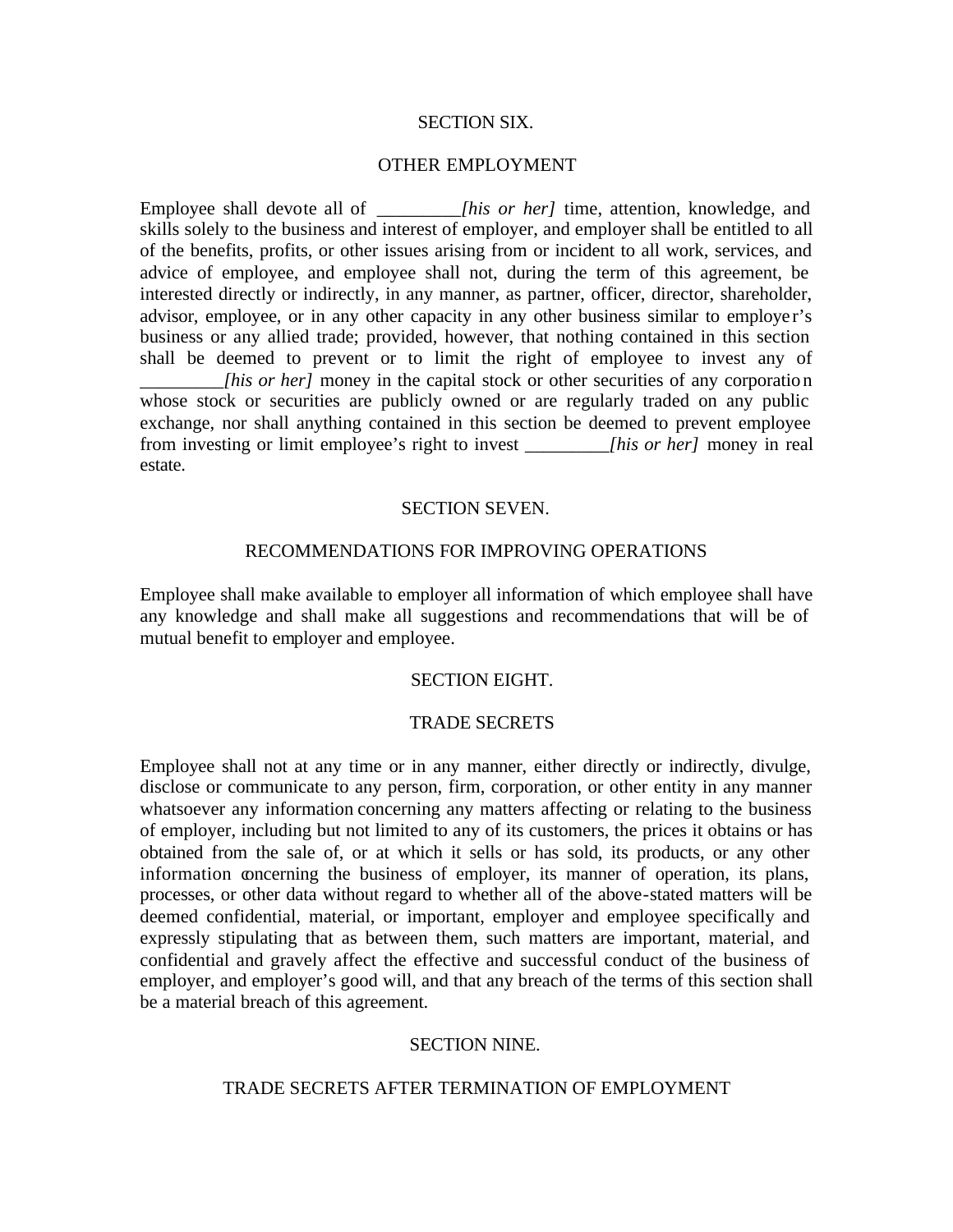All of the terms of Section Eight of this agreement shall remain in full force and effect for the period of *\_\_\_\_\_\_\_\_\_[number]* years after the termination of employee's employment for any reason, and during such *\_\_\_\_\_\_\_\_\_[number]-*year period, employee shall not make or permit the making of any public announcement or statement of any kind that *\_\_\_\_\_\_\_\_\_[he or she]* was formerly employed by or connected with employer.

#### SECTION TEN.

## ADDITIONAL COMPENSATION

Employee shall not be entitled to any additional compensation by reason of any service that *\_\_\_\_\_\_\_\_\_[he or she]* may perform as the member of any managing committee of employer, or in the event that *\_\_\_\_\_\_\_\_\_\_[he or she]* shall at any time be elected an officer of director of employer.

### SECTION ELEVEN.

# EMPLOYEE'S INABILITY TO CONTRACT FOR EMPLOYER

In spite of anything contained in this agreement to the contrary, employee shall not have the right to make any contracts or commitments for or on behalf of employer without first obtaining the express written consent of employer.

# SECTION TWELVE.

# AGREEMENTS OUTSIDE OF CONTRACT

This agreement contains the complete agreement concerning the employment arrangement between the parties and shall, as of the effective date of this agreement, supersede all other agreements between the parties. The parties stipulate that neither of them has made any representation with respect to the subject matter of this agreement or any representations including the execution and delivery of this agreement except such representations as are specifically set forth in this agreement, and each of the parties acknowledges that *lhe or she or it]* has relied on its own judgment in entering into this agreement. The parties further acknowledge that any payments or representations that may have been made by either of them to the other prior to the date of executing this agreement are of no effect and that neither of them has relied on such payments or representations in connection with *\_\_\_\_\_\_\_\_\_[his or her or its]* dealings with the other.

# SECTION THIRTEEN.

# VACATION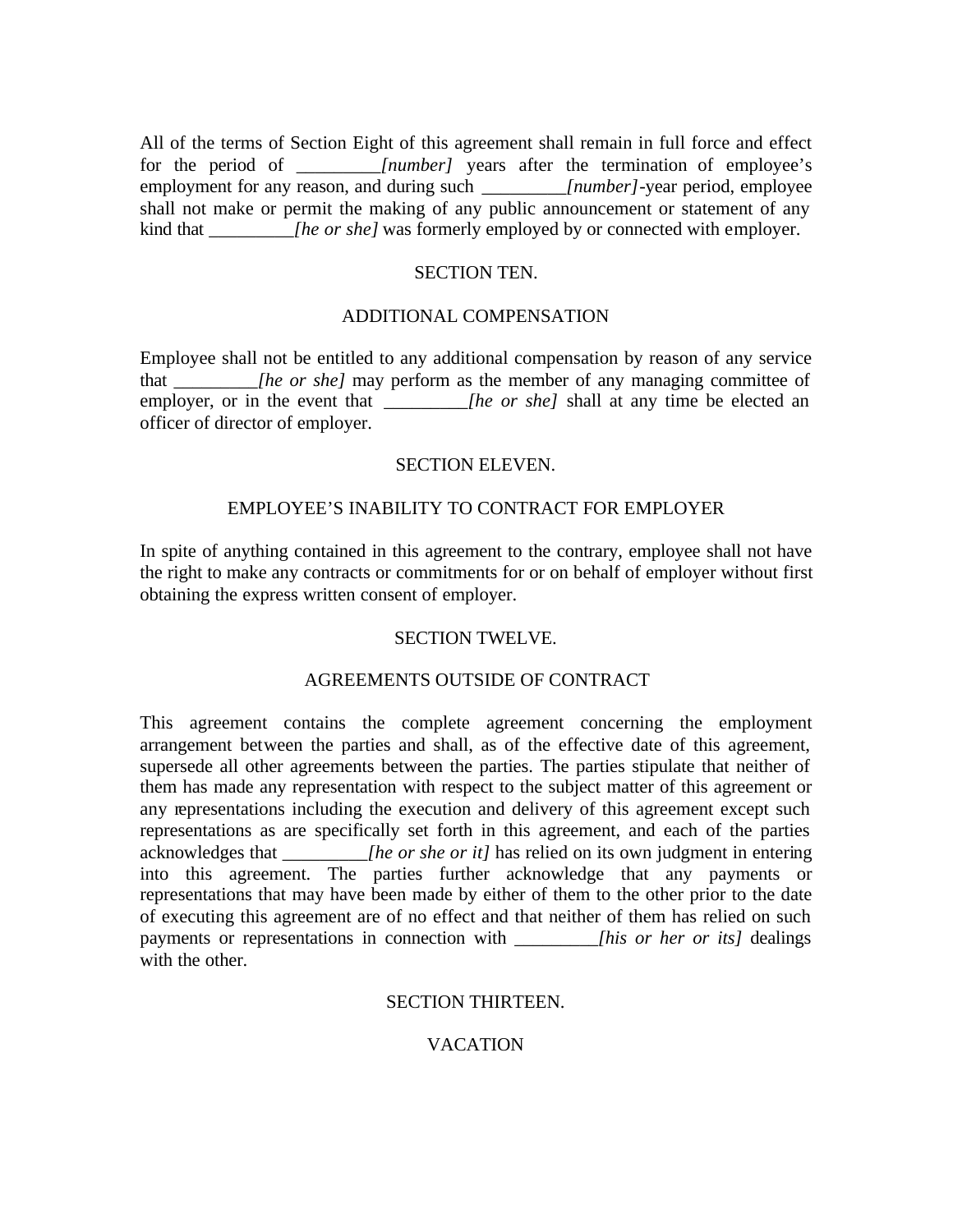Employee shall be entitled to *\_\_\_\_\_\_\_\_\_[number]* days of paid vacation each year during the term of this agreement, the time for such vacation to be determined by mutual agreement between employer and employee.

## SECTION FOURTEEN.

#### MODIFICATION OF AGREEMENT

Any modification of this agreement or additional obligation assumed by either party in connection with this agreement shall be binding only if evidenced in writing signed by each party or an authorized representative of each party.

### SECTION FIFTEEN.

# FIDELITY BOND

Employee will immediately make application for a fidelity or a surety bond, to any company designated by employer, in such amount as may be specified by employer. Employer shall pay the premium on such bond, and such bond shall continue in force in such amounts as employer may from time to time require and in the event such bond is refused, or is ever canceled, except with the approval of employer, employee's employment may be terminated immediately and employee shall be entitled to compensation to the date of such termination only.

# SECTION SIXTEEN.

# **TERMINATION**

A. This agreement may be terminated by either party on *\_\_\_\_\_\_\_\_\_[number]* days' written notice to the other. If employer shall so terminate this agreement, employee shall be entitled to compensation for *[number]* days.

B. In the event of any violation by employee of any of the terms of this agreement, employer may terminate employment without notice and with compensation to employee only to the date of such termination.

C. It is further agreed that any breach or evasion of any of the terms of this agreement by either party will result in immediate and irreparable injury to the other party and will authorize recourse to injunction and or specific performance as well as to all other legal or equitable remedies to which such injured party may be entitled under this agreement.

#### SECTION SEVENTEEN.

# TERMINATION FOR DISABILITY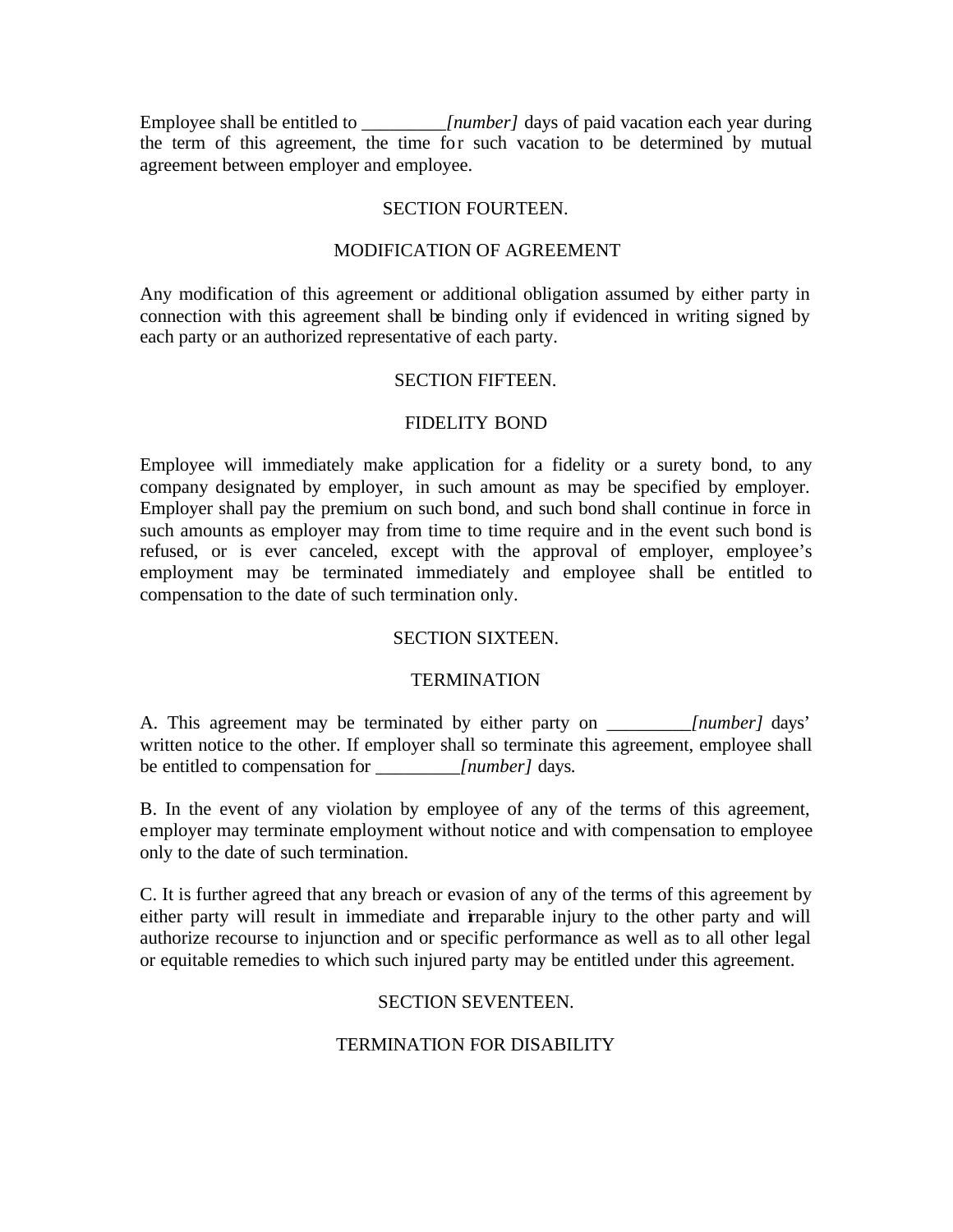A. In spite of anything in this agreement to the contrary, employer has the option to terminate this agreement in the event that employee shall, during the term of this agreement, become permanently disabled as the term permanently disabled is fixed and defined in this Section. Such option shall be exercised by employer giving notice to employee by registered mail, addressed to *\_\_\_\_\_\_\_\_\_[him or her]* in care of employer at *\_\_\_\_\_\_\_\_\_[mailing address]* or at such other address as employee shall designate in writing of employer's intention to terminate this agreement on the last day of the month during which such notice is mailed. On the giving of such notice, this agreement shall cease on the last day of the month in which the notice is so mailed, with the same force and effect as if such last day of the month were the date originally set forth in this agreement as the termination date of this agreement.

B. For the purposes of this agreement, employee shall be deemed to have become permanently disabled, if, during any year of the term of this agreement, because of ill health, physical or mental disability or for other causes beyond employee's control *\_[he or she]* shall have been continuously unable or unwilling or shall have failed to perform *\_\_\_\_\_\_\_\_\_[his or her]* duties under this agreement for *[number]* consecutive days, or if, during any year of the term of this agreement, employee shall have been unable or unwilling or shall have failed to perform \_\_\_\_\_\_\_\_\_[his or her] duties for a total period of *\_\_\_\_\_\_\_\_\_[number]* days, irrespective of whether or not such days are consecutive. For the purposes of this agreement, the term "any year of the term of this agreement" is defined to mean any 12-calendar-months period commencing on *\_\_\_\_\_\_\_\_\_[date],* and terminating on *\_\_\_\_\_\_\_\_\_[date],* during the term of this agreement.

# SECTION EIGHTEEN.

#### EFFECT OF PARTIAL INVALIDITY

The invalidity of any portion of this agreement will not and shall not be deemed to affect the validity of any other provision. In the event that any provision of this agreement is held to be invalid, the parties agree that the remaining provisions shall be deemed to be in full force and effect as if they had been executed by both parties subsequent to the expungement of the invalid provision.

#### SECTION NINETEEN.

#### CHOICE OF LAW

It is the intention of the parties to this agreement that this agreement and the performance under this agreement, and all suits and special proceedings under this agreement, be construed in accordance with and under and pursuant to the laws of the State of and that, in any action, special proceeding or other proceeding that may be brought arising out of, in connection with, or by reason of this agreement, the laws of the State of shall be applicable and shall govern to the exclusion of the law of any